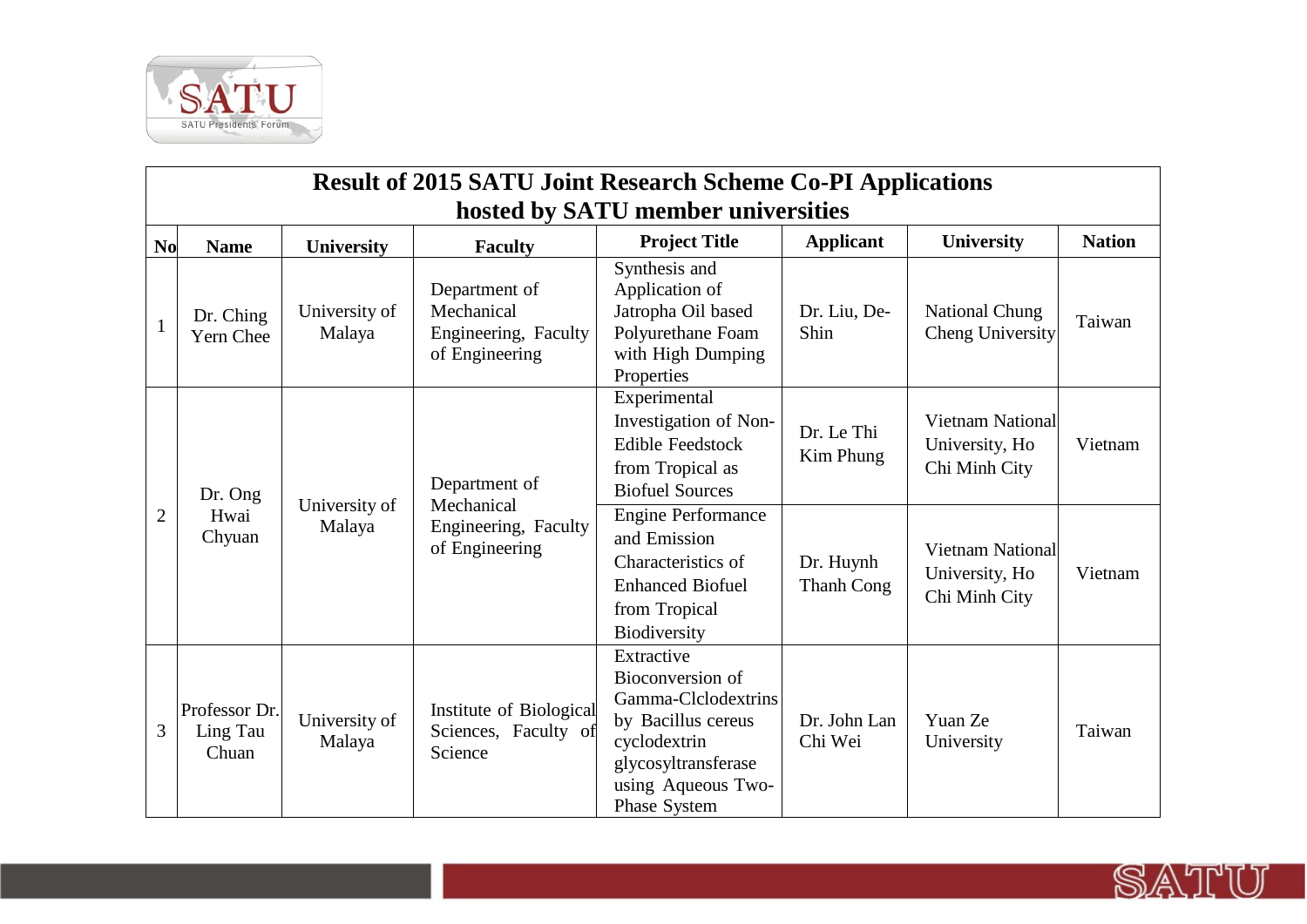

| <b>Result of 2015 SATU Joint Research Scheme Co-PI Applications</b><br>hosted by SATU member universities |                                                     |                          |                                                                                                                                      |                                                                                                                                                   |                                 |                                             |                             |  |
|-----------------------------------------------------------------------------------------------------------|-----------------------------------------------------|--------------------------|--------------------------------------------------------------------------------------------------------------------------------------|---------------------------------------------------------------------------------------------------------------------------------------------------|---------------------------------|---------------------------------------------|-----------------------------|--|
| <b>No</b>                                                                                                 | <b>Name</b>                                         | University               | <b>Faculty</b>                                                                                                                       | <b>Project Title</b>                                                                                                                              | <b>Applicant</b>                | University                                  | <b>Nation</b>               |  |
| 4                                                                                                         | Associate<br>Professor<br>Dr. Juan<br>Joon<br>Ching | University of<br>Malaya  | Nanotechnology &<br>Catalysis Research<br>Centre<br>(NANOCAT)                                                                        | Biorefining of<br>Renewable Non-<br>Edible Oils to<br>Hydrocarbon via<br>Deoxygenation by<br>Heterogeneous<br>Catalyst                            | Prof<br>Siriporn<br>Jongpatiwut | Chulalongkorn<br>University                 | Thailand                    |  |
|                                                                                                           |                                                     |                          |                                                                                                                                      | Sustainable<br>Photocatalytic<br>Approach to<br>Transform Carbon<br>Dioxide into<br>Chemicals                                                     | Prof Teng<br>Hsi-sheng          | <b>National Cheng</b><br>Kung University    | Taiwan                      |  |
| 5                                                                                                         | Dr. Lai Chin<br>Wei                                 | University of<br>Malaya  | Nanotechnology &<br>Catalysis Research<br>Centre<br>(NANOCAT),<br>Level 3 Block A,<br>Institute of<br>Postgraduate<br><b>Studies</b> | Easy Preparation of<br>Solar0- Activated<br>Carbon-Titanium<br><b>Dioxide Nanotubes</b><br>flim for dye<br>degradation and<br>heavy metal removal | Dr.<br>Sudhanshu<br>Mallick     | Indian Institute<br>of Technology<br>Bombay | India                       |  |
| 6                                                                                                         | Dr.<br>Mochamad<br>Zakki Fahmi                      | Universitas<br>Airlangga | <b>Faculty of Science</b><br>and Technology                                                                                          | Desain Boronic Acid-<br><b>Modified Carbon Dots</b><br>Nanoparticles as<br>Antiviral Entry for<br>HIV virus                                       | Dr. Adi Yusri<br>bin Haji Idris | Universiti Brunei<br>Darussalam             | <b>Brunei</b><br>Darussalam |  |